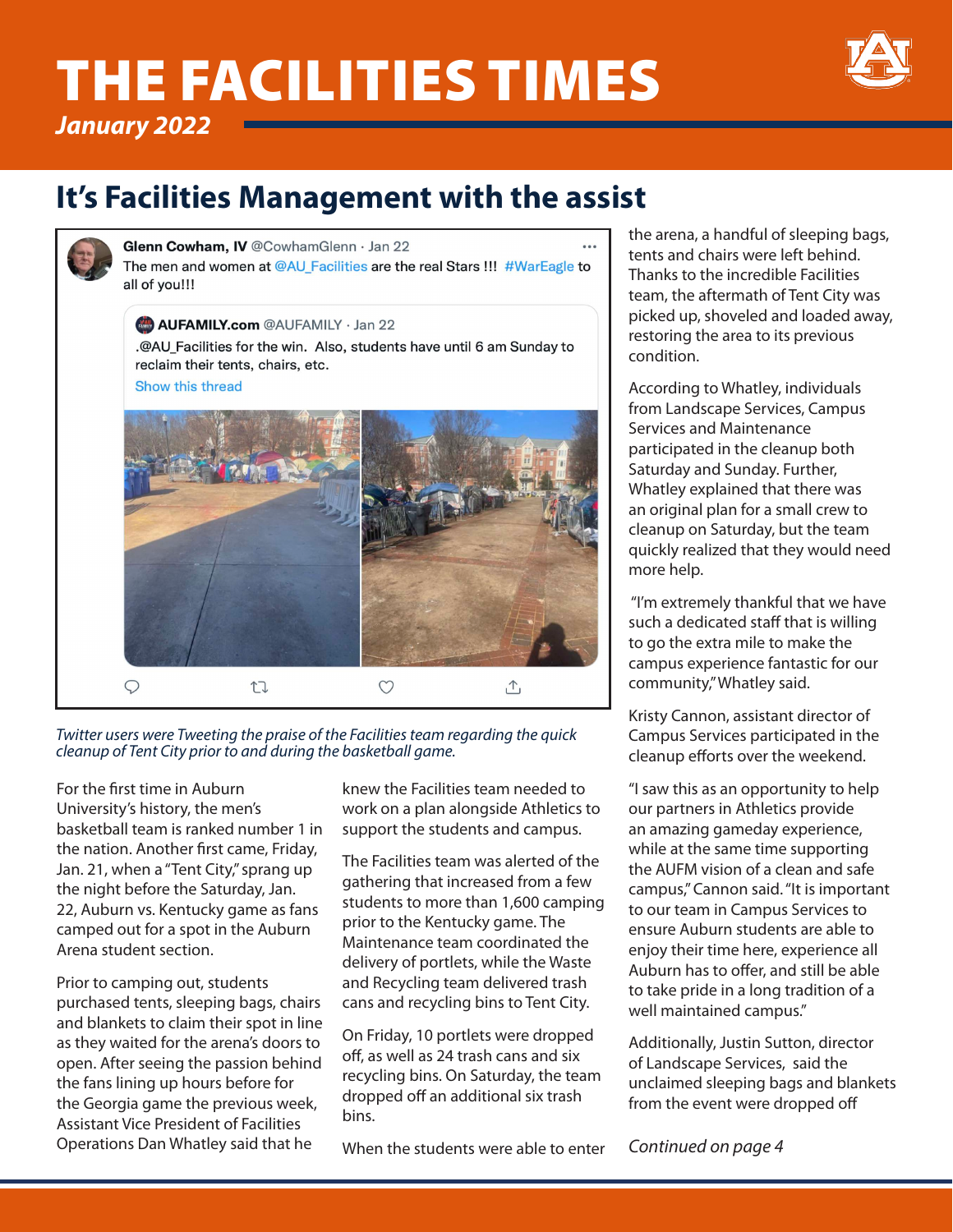# **Employee Communications** *from the Office of Employee Engagement*

#### Congratulations

#### **Congratulations to the following employees** who completed forklift

training in December 2021:

- Anthony Green
- Corey Johnson
- Anthony Lewis
- Matthew Peterson
- Oscar Preston
- Jacob Riehl

### The **Waste Reduction and Recycling**

**Department (WRRD)** coordinated the 2021 Gameday Recycling Program. Staff placed more than 150 recycling bins inside and outside Jordan-Hare Stadium and 400 additional recycling bins on campus for fans to recycle their plastic bottles and aluminum cans for each home game. WRRD collected 739,268 pounds of material totaling 55,148 pounds of recycling and 684,120 pounds of landfill waste.

#### **Congratulations to Phillip Thompson**

on his promotion to a Tech II, Construction.

#### **Congratulations to Chris Potts**

for being named the Maintenance Supervisor of the Quarter.

#### **Congratulations to Anthony Walker**

for being named the Employee of the Quarter.

#### **Bob Hix recently joined the Client**

**Relations team** as University Engineer. Bob previously served in the position of Assistant Director of Design Services.

#### **Holiday Luncheon Survey results** –

average score was 8 out of 10. **Liked:** Variety of food Quality of food The venue Socializing with peers **Suggestions:** More time allotted to eat All of FM employees together at one time Use the same venue again More door prizes

#### **2021 Campus Recycling results** -

Auburn University recycled 599 tons (1,198,000 pounds) of cardboard, paper and containers (plastic bottles, aluminum cans and steel cans) in 2021.

### **Congratulations to the following FM**

**employees** who received a cash award for December 2021:

• Cory Akers

2

• Bruce Arnold

- Coy Bass
- John Berry
- Walter Brooks
- Carolyn Brown
- Terry Carter
- Charlie Chappell
- Chris Channell
- Kyle Cordie
- Jeff Dyal
- Nate Evans
- Britt Foster • Broderick Gibson
- DeAndre Gilmore
- Forrest Hall
- Amie Hart
- Alex Hedgepath
- Joel Hunter
- John Ingersoll
- Miller Jensen
- Kevin Jones
- Daniel Keeble
- Chase Kilpatrick
- Christy Kimbrough
- Neil Lawson
- Anne Leader
- Austin Lovett
- Heath Marshall
- Wes Miller
- Evan Milton
- John Milton
- Eric Moon
- Hank Moreman
- Chad Morgan
- David Morgan
- Chris Pruitt
- Michael Sanford
- Athen Scarioni
- Dalton Sconyers
- Matt Skinner
- Anthony Smith
- Arlin Spraggins
- Lance Stockman
- Chris Sullivan
- John Vollor
- Zach Vollor
- Brook Ward
- Tyler Winchester
- Tony Wolfe
- Edwin Wood
- Zach Wright
- Robert Zugazaga

#### New Employees/Welcome

**Roy Bearden** – Tech II, Service Support – Service Support – Dec. 6.

**Brandon Gann** – Admin Support Asst II – Contract Services – Jan 10.

**Wes Henderson** – TES Inventory Control Clerk – Materials Management – Dec. 13.

**Windy Johnson** – Admin Support Asst II – Work Management – Jan. 3. **Brian Martin** – Tech I, Service Support – Service Support – Nov. 22.

**Tony Tucker** – Tech I, Construction – Heavy Construction – Jan. 3.

#### Retirements/Resignations

**Judy Hazelrigs** – Maintenance – retiring effective Feb. 1.

**Rick Traylor** – FHR – retiring effective Feb. 1.

**Brett Elder** – Fabrication – resigned Jan. 11.

**Eric Newman** – PM Shop – resigned Jan. 11.

#### Facilities Training

Recommended Training Courses

#### LinkedIn Learning:

**"How to be an Inclusive Leader,"**11 minutes (audio mini-course). **"Skills for Inclusive Conversations,"** 53

minutes.

**"A Manager's Guide to Inclusive Team**s," 46 minutes.

#### **Contact for training sessions:**

*Kathleen Jones | ktj0004@auburn.edu | 334-844-9411 | Building 1, Room 1173D The training calendar can be found at https://aub.ie/trainingcalendar.*

#### Employment Opportunities **For positions currently posted, please scan the QR code below:**



*The close date for a posted position occasionally is extended. Check the dates* 

*For more information about, or to apply for the jobs listed above, visit the Auburn University online employment site at*

These announcements are gathered by the Facilities Management Office of Employee Engagement. Submit

*at auemployment.com.* 

*auemployment.com.*

announcements via email to Cynthia Baccus at geercyn@auburn.edu.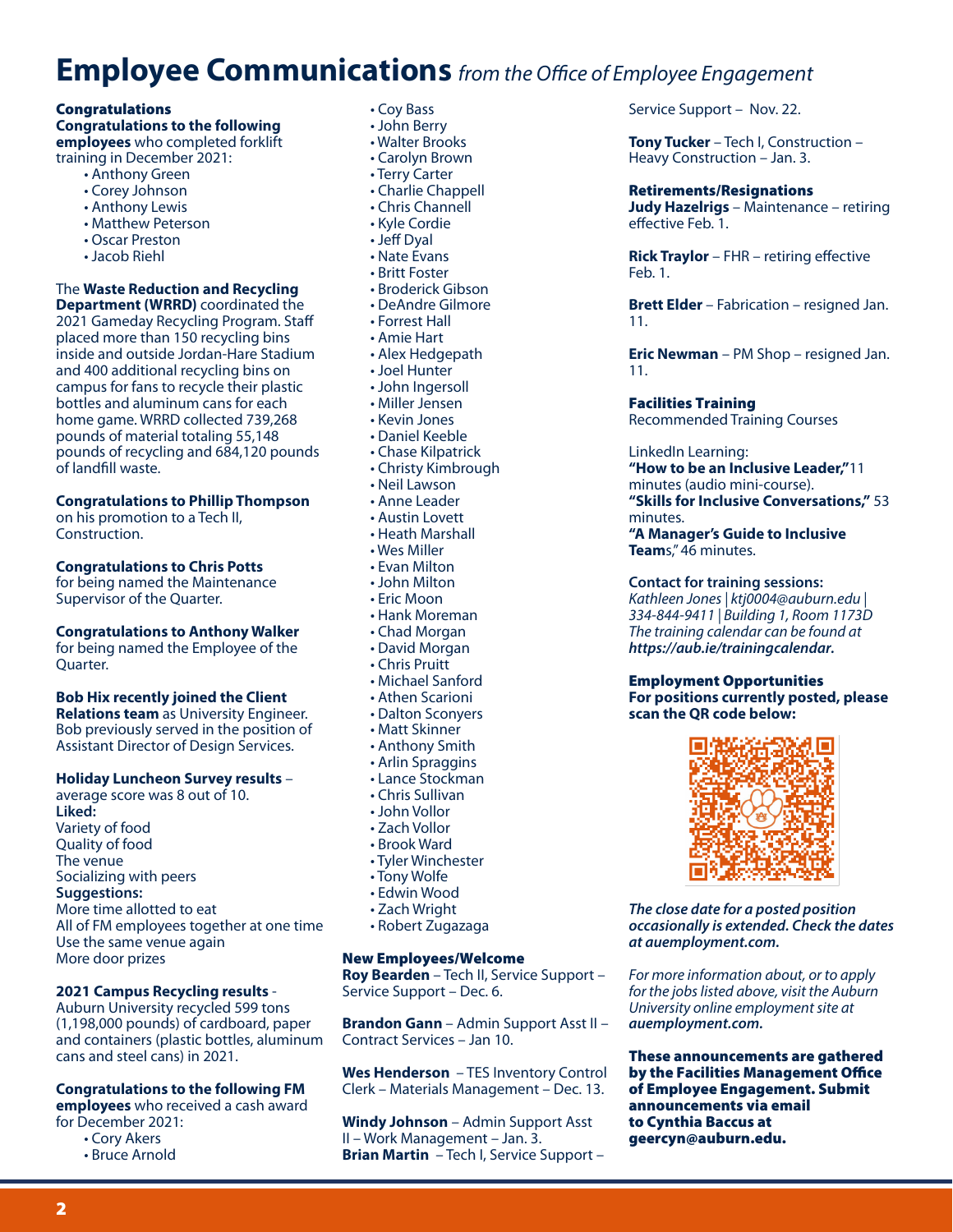# **Facilities Employee Highlight: Travis Herrmann**



Maintenance Assistant Supervisor Travis Herrmann didn't take the most normal path to his position in Facilities. He graduated from Auburn in 2013 with a degree in print journalism, ready to take his skills from the classroom to the newsroom.

It wasn't till 2015 that he would find himself working in the sign shop and alongside other maintenance crews, eventually helping coordinate their projects and manage their workload each day.

As an assistant supervisor for Zone 1, it's his job to watch over work for various buildings on campus, including the Samuel Ginn College of Engineering and Ralph Brown Draughon Library.

*Tell me a little bit about how you made it to Facilities after starting* 

### *in print journalism.*

After working in print journalism for a few years I recognized that the long-term goals I held were not met in the industry. With a young family at the time, I was seeking benefits beyond my weekly pay. I began applying for jobs at Auburn University as a route to those goals in 2012. I received my first interview in 2015.

### *What made you want to join maintenance?*

I wanted to join maintenance because it presented a wide variety of disciplines with a path for professional growth. Maintenance is also appealing because it is one of the few work fields which will not be disrupted by automation in the coming decades.

# *What's your favorite thing about working at Auburn?*

My favorite thing about working at Auburn is seeing the results of our work on a daily basis.

### *What's been your biggest challenge working in Facilities?*

The biggest challenge in working at Facilities has been learning all of the different trades as a supervisor. We all specialize, but to serve our employees effectively we need to speak the same technical language and share the same vision.

## *What do you like to do for fun outside of work?*

Outside of work I enjoy spending time with my children. I also enjoy cooking, hiking around the numerous parks in the Auburn area and attending occasional concerts.